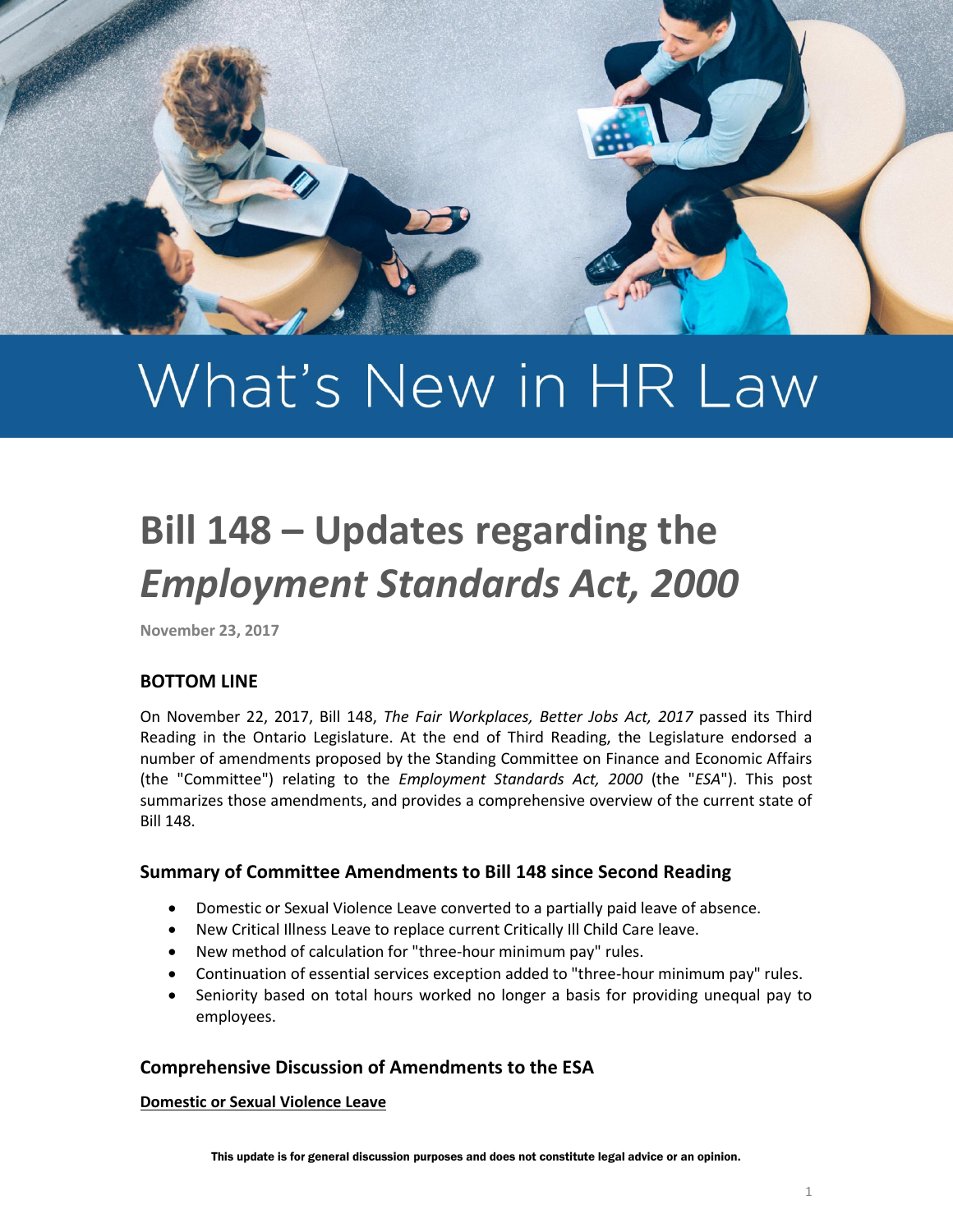Domestic or Sexual Violence Leave will provide a new stand-alone leave specifically for victims of domestic or sexual violence. The leave entitles an employee who has been employed for at least 13 consecutive weeks to **a leave of absence** when that employee, or the employee's child, is the victim of domestic or sexual violence or experiences the threat of sexual or domestic violence. Employees are entitled to claim 10 days of Domestic or Sexual Violence Leave and/or up to a potential maximum of 15 weeks of leave.

The employer will be required to pay the employee for the first 5 days of Domestic or Sexual Violence Leave. This payment, referred to as "**domestic or sexual violence leave pay**", will generally be equivalent to the wages that the employee would have earned but for the leave. An alternative calculation is available for those employees who receive performance-based compensation such as commissions.

Employees may take the leave for the following purposes:

- To seek medical attention for the employee or the child of the employee in respect of a physical or psychological injury or disability caused by the domestic or sexual violence;
- To obtain services from a victim services organization for the employee or the child of the employee;
- To obtain psychological or other professional counselling for the employee or the child of the employee;
- To relocate temporarily or permanently;
- To seek legal or law enforcement assistance, including preparing for or participating in any civil or criminal legal proceeding related to or resulting from the domestic or sexual violence; or
- $\bullet$  Such other purposes as may be prescribed.<sup>1</sup>

The provision requires employees to advise the employer prior to claiming the leave where possible. If requested by the employer, the employee may also be required to provide "evidence reasonable in the circumstances"<sup>2</sup>. Further, the provision provides that any leave taken under the section will be in addition to other leaves that the employee may be entitled to take.

#### **Personal Emergency Leave**

The amendments will alter Personal Emergency Leave entitlements as follows:

- The 10-day leave entitlement will be maintained, but the first 2 days of the leave must be **paid leave**.
- Employees must work for their employer for at least 1 week before they are entitled to the 2 new days of paid personal emergency leave.
- The 50-employee threshold will be eliminated, such that personal emergency leave will apply in all workplaces.
- Employers will be prohibited from requiring an employee to provide a medical note to substantiate any claim for personal emergency leave.

l

<sup>1</sup> Section 49.7(2) of *The Fair Workplaces, Better Jobs Act, 2017.*

<sup>2</sup> Section 49.7(11) of *The Fair Workplaces, Better Jobs Act, 2017.*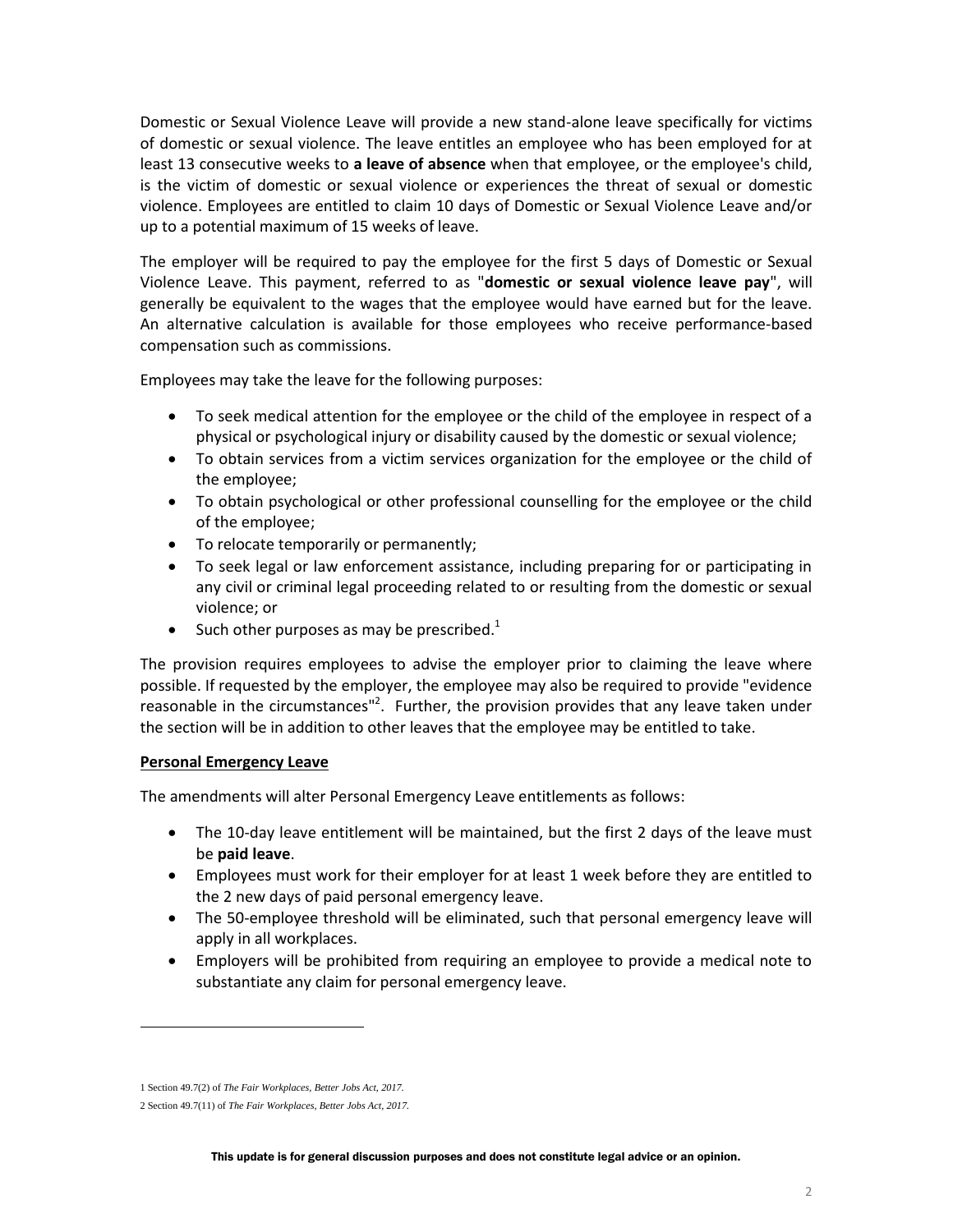#### **Pregnancy Leave**

Beginning on or after January 1, 2018, pregnancy leave for employees who suffer a still-birth or miscarriage will increase from 6 weeks to 12 weeks after the pregnancy loss has occurred.

In addition, the Bill specifies that nurses with extended certificates of registration and midwives are "legally qualified medical practitioners" who may provide a certificate identifying the due date of the baby, or who may certify that an employee is incapable of performing her employment duties due to complications arising from the pregnancy.

#### **Parental Leave**

Parental leaves will be increased as follows:

- From 35 weeks to 61 weeks for employees who claimed a pregnancy leave, and
- From 37 weeks to 63 weeks for employees who did not claim a pregnancy leave.

The changes to the parental leave were designed to conform to the federal government's changes to the *Employment Insurance Act*, which are set to become effective on **December 3, 2017**. Accordingly, the changes to the parental leave provision will become effective on the later of either December 3, 2017 or the date that Bill 148 receives Royal Assent.

Finally, the extended parental leave provision will only be applicable where the child's date of birth or the date the child first comes into the custody, care and control of the parents is **on or after the effective date** of the new provisions.

#### **Critical Illness Leave**

The current iteration of the *ESA* contains the "**Critically Ill Child Care Leave**", which provides up to 37 weeks of leave within a 52-week period for a parent or legal guardian to provide care and support to a critically ill child under the age of 18. This leave is consistent with the entitlement under the federal *Employment Insurance Act*, which provides benefits to parents of critically ill children.

Bill 148 will mimic the changes to the new adult caregiving benefit under the *Employment Insurance Act*. Accordingly, the Critically Ill Child Care Leave is being replaced by a new leave, the **Critical Illness Leave**. Notably, an employee must have been employed for at least 6 consecutive months in order to be eligible for the new leave.

The new Critical Illness Leave will provide two basic entitlements:

- a leave of up to 37 weeks in a 52-week period for an employee to provide care or support to a **critically ill minor child** (under the age of 18) who is a family member of the employee; and
- a leave of up to 17 weeks in a 52-week period for an employee to provide care or support to a critically ill adult who is a **family member of the employee**.

The "family member" requirement of the new leave is considerably wider than what is currently provided for under the *ESA*'s family medical leave provisions. Under the Critical Illness Leave provisions, a "family member" will include: aunts, uncles, "step" relatives, and some "in-law" relationships. The definition is even broad enough to include persons who are considered by the employee to be akin to a family member.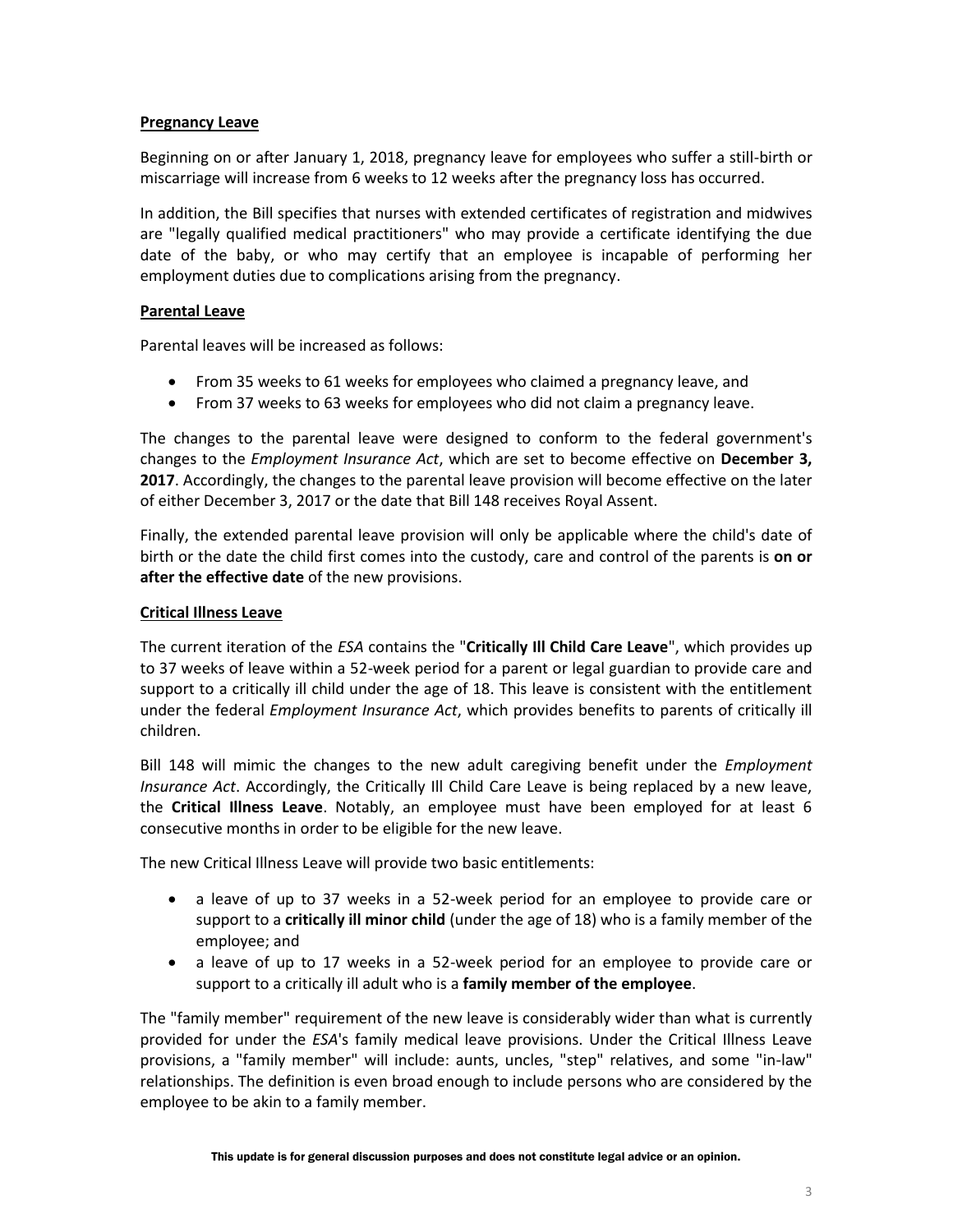However, the new leave does contain further restrictions regarding time limits on the leave and potential extensions that will be dependent upon the individual circumstances.

As this new leave has been created in accordance with the federal government's changes to the *Employment Insurance Act*, the new leave will become effective on either the later of December 3, 2017 or the date that Bill 148 receives Royal Assent.

#### **Other Leaves**

The newest Committee amendments to Bill 148 provide further changes to other leave entitlements as follows:

- **Family medical leave** (to care for dying relatives) will increase from up to 8 weeks to up to 28 weeks in a 52-week period. The definition of a "qualified health practitioner" under this provision will include physicians, registered nurses with an extended certificate or registrations (or an individual with equivalent credentials), and other health practitioners as prescribed.
- **Crime-related child disappearance** leave will increase from 52 weeks to 104 weeks.

#### **Scheduling**

Bill 148 will amend the scheduling provisions of ESA as follows.

Employees can **request changes to their schedule** or work location, which employers are required to discuss with the employee and either grant or provide reasons for a denial.

Employees must be **paid a minimum of 3 hours** at their regular rate for shifts that are under 3 hours, for being "on call", and when a scheduled shift is cancelled with less than 48 hours' notice, as described below.

- If an employee who regularly works more than 3 hours a day is required to attend work and works less than 3 hours, despite being available to work longer, the employer shall pay wages for 3 hours. This provision does not apply if the employer is unable to provide work due to fire, power failure, storms or similar causes beyond the employer's control.
- If an employee who is on call is not required to work or works for less than 3 hours, despite being available to work longer, the employer shall pay wages for 3 hours. This provision does not apply when an individual is put on call for the purposes of ensuring the continued delivery of essential public services, and the person is not required to work. Further, an employee is entitled to only one 3-hour payment per 24 hour period, even if on-call more than once.
- If an employee's scheduled day of work or scheduled on call period is cancelled with less than 48 hours' notice, the employer shall pay wages for 3 hours. This provision does not apply if the employer is unable to provide work due to fire, power failure, storms or similar causes beyond the employer's control, or where the employee's work is weather-dependent and the employer is unable to provide work due to weather-related reasons, or any other prescribed reasons.

In the above circumstances, Bill 148 specifies that an employer must pay "**wages for three hours**", which is defined as the greater of the following:

1) the amount the employee earned for the time worked; **or**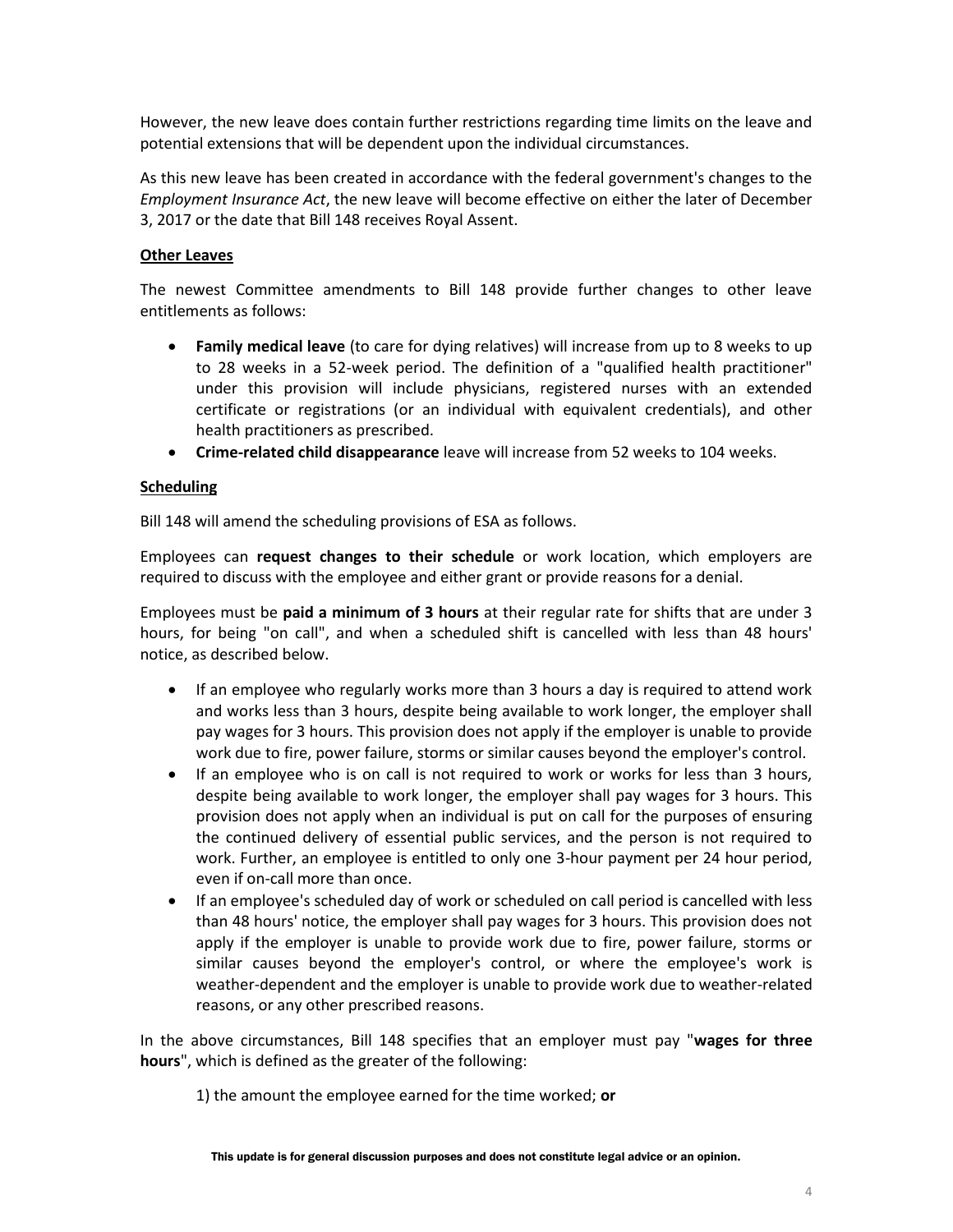2) the sum of:

- the amount the employee earned for the time worked, and
- wages equal to the employee's regular rate for the remainder of the time.

The effect of this change is to allow employees who may be entitled to a form of premium pay while actually working to retain that entitlement.

Payments provided to an employee under the new scheduling rules are limited to 3 hours of pay in respect of a single day of work or schedule on-call period. Also, the amendments indicate that pay for "wages for three hours" is limited to the amounts payable under the new calculations (as outlined above), which in some circumstances may exceed 3 hours' pay.

In addition, employees can **refuse to work** on a day that they were not scheduled to work if they receive less than 96 hours' notice.

Collective agreement provisions will prevail over the new scheduling amendments for a limited period of time. For the collective agreement scheduling provisions to prevail, the collective agreement must be effective on January 1, 2019. However, the Act states that the provision enabling a collective agreement to prevail will not apply upon either the expiration of that agreement or January 1, 2020, whichever occurs first.

#### **Overtime**

Bill 148 will amend the *ESA*, such that employees who hold more than one position with an employer must be paid overtime at the rate for the position that they are working during the overtime period.

#### **Minimum Wage**

Significantly, Bill 148 purports to increase the minimum wage to \$14 per hour on January 1, 2018 and to \$15 per hour on January 1, 2019, with annual inflation adjustment on October 1 of every year from 2019 onward.

The minimum wage for liquor servers will apply only if the employee also regularly receives tips or other gratuities.

The minimum wage rate for students will increase to \$13.15 in 2018 and \$14.10 in 2019.

#### **Public Holidays**

Bill 148 will change the **method for calculation** of public holiday pay such that the calculation will be based on the number of days actually worked in the pay period immediately prior to the public holiday.

Bill 148 will also change the *ESA* such that when an employee agrees to work on a public holiday, and is entitled to a substitute holiday, the employer must provide a **written statement**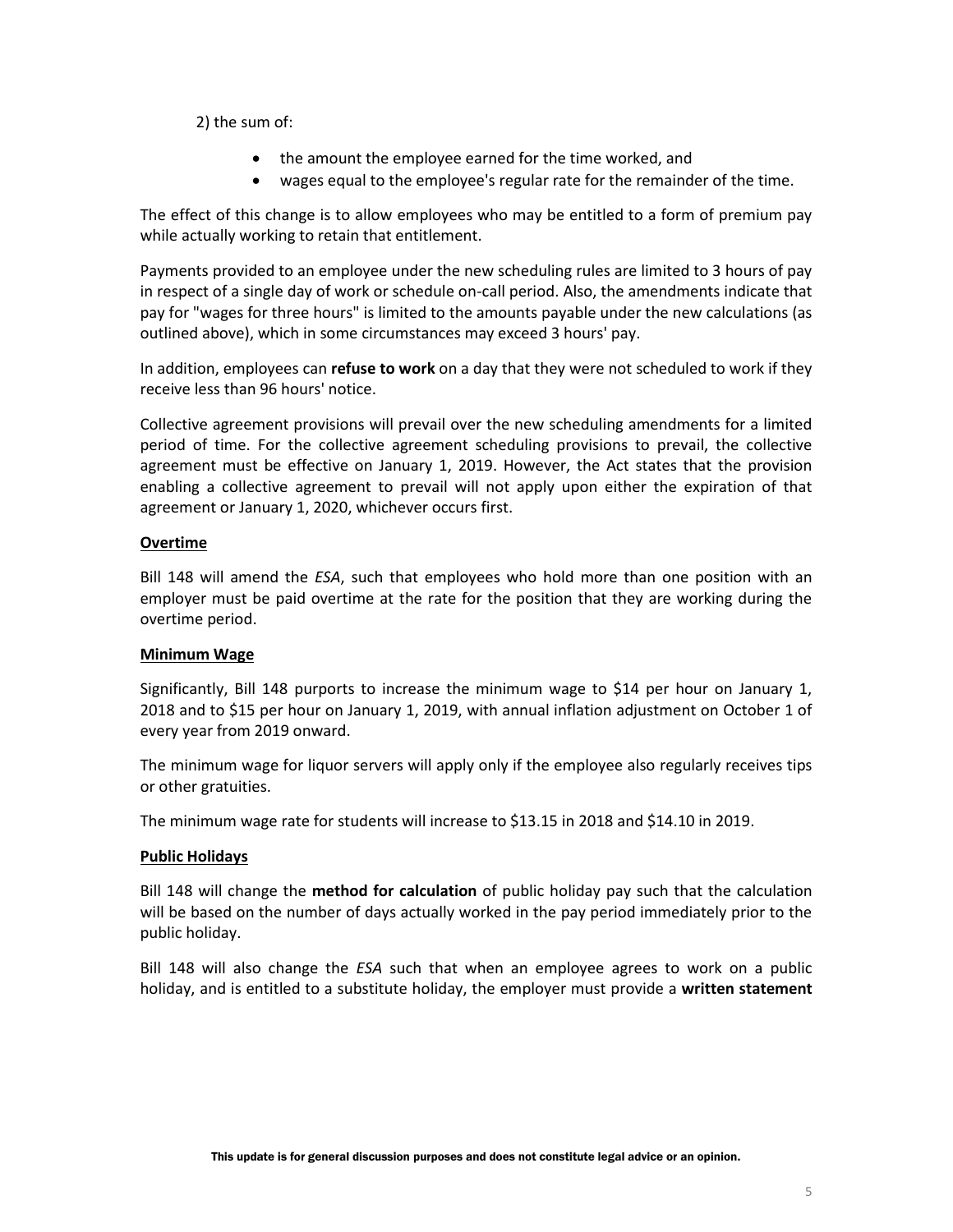to the employee identifying the public holiday that the employee will work, the date substituted for the holiday, and the date upon which the statement was provided to the employee. $3$ 

#### **Vacation with Pay**

Bill 148 will also increase vacation entitlement under the *Employment Standards Act, 2000*. After 5 years of employment with the same employer, employees will be entitled to 3 weeks' vacation, after the end of the employee's vacation entitlement year.

#### **Equal Pay**

**Full-time and part-time employees** are entitled to equal pay for performing the same work. Employees of temporary help agencies who perform substantially the same work as employees of the agency's client are also entitled to equal pay.

Employers no longer have the ability to create pay differences based on the accumulated number of hours worked. Further, non-identical employment positions may still meet the test for the new equal pay for equal work provisions, so long as the positions are "substantially the same".

The Committee also recommended an amendment which would commit the government to reviewing the equal pay for equal work provisions by April 1, 2021.

With respect to the new equal pay provisions, Bill 148 proposes that collective agreement provisions will prevail to a limited extent, even when in conflict with the *ESA*. In order to prevail over the *ESA* provisions, the conflicting collective agreement must be in effect on January 1, 2019, and further, the collective agreement will no longer prevail upon expiration of the collective agreement or January 1, 2020, whichever occurs first.

#### **Temporary Help Agencies**

Bill 148 will require that employees must be provided with **1 week of notice or pay in lieu** if an assignment that was estimated to last 3 months or more is terminated before its estimated end, unless another assignment of at least 1 week is offered to the employee.

#### **Enforcement**

 $\overline{a}$ 

Penalties for contraventions may be increased by changes to the applicable regulations, with greater discretion given to Employment Standards Officers. Bill 148 will enable Employment Standards Officers to **order employers to pay wages directly to employees**. The Director of Employment Standards can publish information related to a deemed contravention, accept security for amounts owing, and issue warrants or register a lien to collect money owing.

In addition, Bill 148 will remove the previous "self-help" mechanism whereby employees were required to bring contraventions of the *ESA* to their employer's attention prior to going to an Employment Standards Officer. With the removal of the "self-help" mechanism, employees can go directly to Employment Standards Officers for *ESA* contraventions.

<sup>3</sup> Sections 27, 28, 29 and 30 of *The Fair Workplaces, Better Jobs Act, 2017.*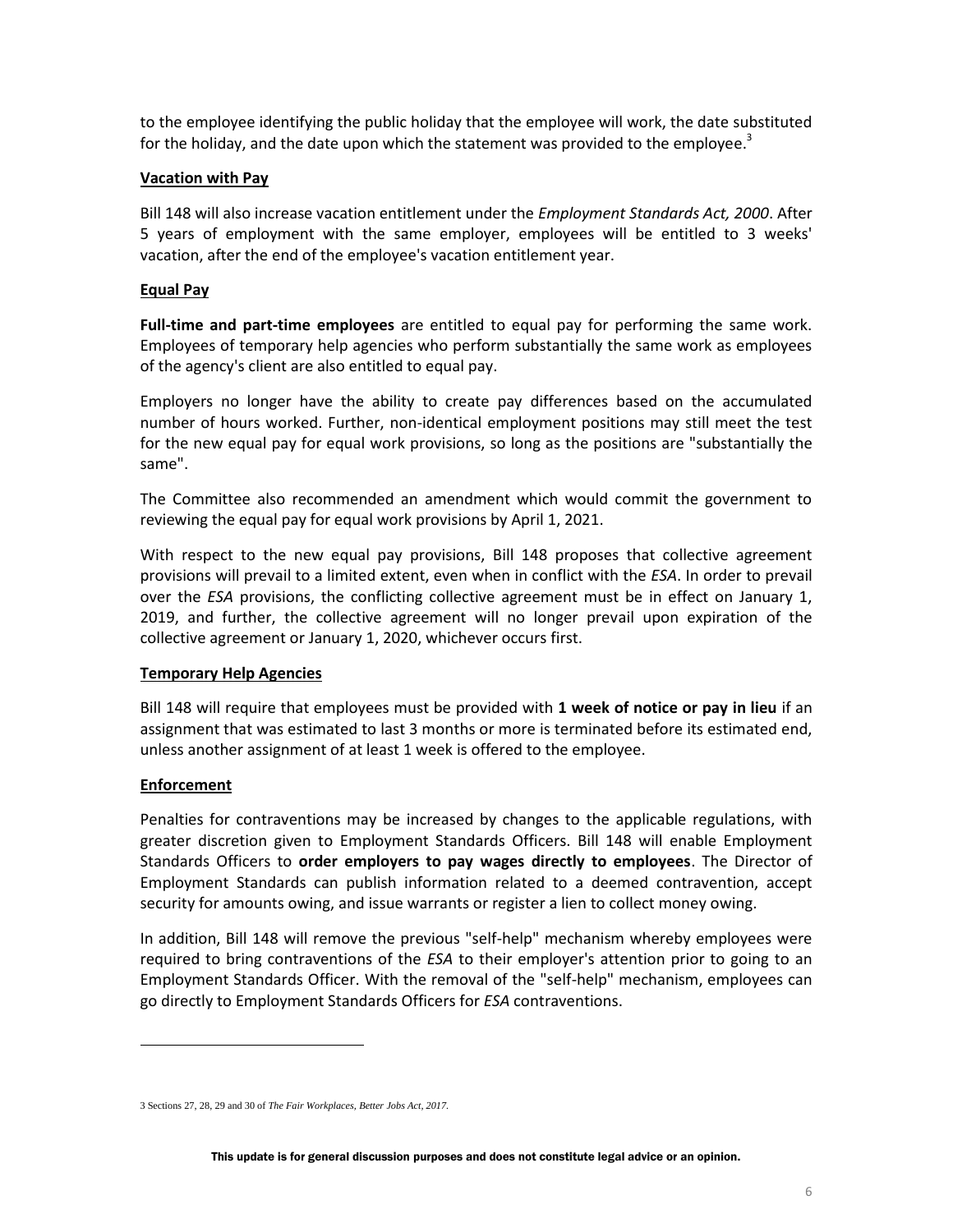#### **Record-keeping Requirements**

Bill 148 will require employers to keep several **new records** in addition to those already required under the ESA. The new records that must be kept are as follows:

- The dates and times that the employee was scheduled to work or to be on call for work, and any changes made to the on call schedule.
- The dates and times that the employee worked.
- If the employee has two or more regular rates of pay for work performed for the employer and, in a work week, the employee performed work for the employer in excess of the overtime threshold, the dates and times that the employee worked in excess of the overtime threshold at each rate of pay.
- Any cancellations of a scheduled day of work or scheduled on call period of the employee, and the date and time of the cancellation.
- Any written notice provided to employees regarding substitute holidays.
- The amount of vacation pay that an employee earned during a vacation entitlement year and how the amount was calculated.
- In cases of an alternative vacation entitlement year, the amount of vacation pay an employee earned during the stub period and how that amount was calculated.
- Documents related to an employee taking the new Domestic or Sexual Violence Leave.<sup>4</sup>

Further, Bill 148 will increase the retention period of records for vacation time and vacation pay from three years to five years.

## **Considerations Going Forward**

As Bill 148 awaits Royal Assent, it has nearly completed the legislative process. As such, the many practical aspects of Bill 148's implementation and application are becoming clearer. Employers should review policies and procedures to determine what changes will be necessary to ensure compliance with their new obligations under employment standards law.

For more information, please contact Alexa Sulzenko, Jamie Knight or Melanie McNaught at 416-408-3221 or your regular lawyer at the firm.



management labour and employment law



**Toronto** Bay Adelaide Centre 333 Bay Street, Suite 2500,

 $\overline{a}$ 

**London** 620A Richmond Street, 2<sup>nd</sup> Floor London, Ontario N6A 5J9

**Hamilton** 1 King Street West, Suite 1201 Box 57030

4 Section 15.1(2) of *The Fair Workplaces, Better Jobs Act, 2017.*